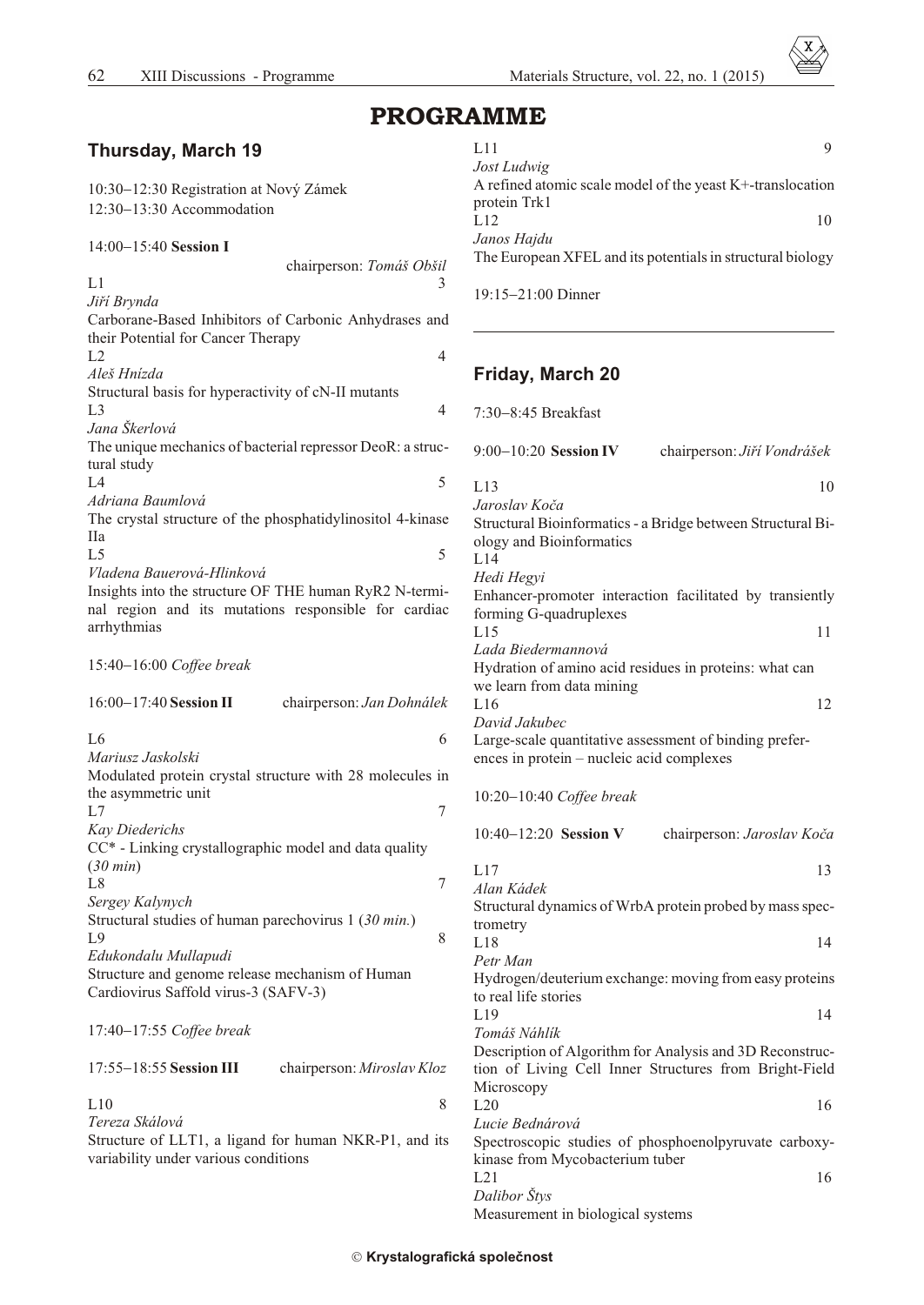| 12:30 13:45 Lunch                                           | 19:30 20:45<br>General Assembly of the Czech Society for Structural |
|-------------------------------------------------------------|---------------------------------------------------------------------|
| 14:00 15:40 Session VI chairperson: Bohdan Schneider        | Biology. Meeting will be held in the Czech and/or Slovak            |
| L22<br>17                                                   | languages.<br>21:00 23:00 Poster Session                            |
| Piotr Wardega                                               |                                                                     |
| Quantitative analysis of biomolecular interactions with     |                                                                     |
| Microscale Thermophoresis (MST)                             |                                                                     |
| 18<br>L23                                                   | <b>Saturday, March 21</b>                                           |
| Dhiraj Sinha                                                |                                                                     |
| Interdomain interaction in the motor subunit of the type I  | 7:30 8:45 Breakfast                                                 |
| restriction-modification system EcoR124I and their func-    |                                                                     |
| tional relevance                                            | 9:00 10:30 Session VIII                                             |
| L24<br>18                                                   | chairperson: Michaela Wimmerová                                     |
| Miroslav Kloz                                               | L33<br>26                                                           |
| Coherent Raman spectroscopy - nonivasive structural tool    | Radovan Dvorský                                                     |
| for time resolved structures                                | Miracle of multi-domain proteins: a case study of ROCK              |
| L25<br>19                                                   | Kinase                                                              |
| Salome Kylarová                                             | L34<br>26                                                           |
| Structural studies of ASK1-TBD:TRX1 complex by fluo-        | Petra Babková                                                       |
|                                                             | Understanding<br>structure-function<br>relationships<br>of          |
| rescence spectroscopy and SAXS<br>20<br>L26                 | haloalkane dehalogenaseS by ancestral sequence recon-               |
|                                                             | struction                                                           |
| Tomáš Klumpler                                              | L35<br>27                                                           |
| Biological Small Angle X-ray Scattering at CEITEC-MU        | Ladislav Bumba                                                      |
|                                                             | Probing metal-ion-assisted - interaction in self-process-           |
| 15:40 16:00 Coffee break                                    | ing module of FrpC protein                                          |
|                                                             | L36<br>27                                                           |
| 16:00 18:00 Session VII<br>chairperson: Jindřich Hašek      | Tomasz Kabzinski                                                    |
|                                                             | Structural basis for transcription termination coupled to           |
| L27<br>20                                                   | RNA processing/degradation $(30 \text{ min.})$                      |
| Irena Kratochvílová                                         |                                                                     |
| Theoretical and Experimental Study of Charge Transfer       | 10:30 10:50 Coffee break                                            |
| Through DNA: Impact of Mercury Mediated T-Hg-T Base         |                                                                     |
| Pair                                                        | 10:50 12:40 SessionIX                                               |
| L28<br>21                                                   | chairperson: Lukáš Žídek                                            |
| <b>Babak Minofar</b>                                        | L37<br>28                                                           |
| The interactions of soil natural organic matter (NOM) and   | Klaudia Šarmírová                                                   |
| polycyclic aromatic hydrocarbon (PAH) with biological       | Functional analysis of a novel haloalkane dehalogenase              |
| interfaces studied by MD simulations                        | DsvA isolated from thermophilic bacterium Saccharo-                 |
| 23<br>L29                                                   | monospora viridis DSM 4                                             |
| Renáta Rychtáriková                                         | L38<br>29                                                           |
| Analysis of living cell 3D inner structures from high-reso- | Magdalena Krejčíková                                                |
| lution bright-field microscopy                              | Combining NMR and Raman spectroscopy reveals struc-                 |
| L30<br>23                                                   | tural and functional features of a new cisplatin derivative         |
| Vladimír Sychrovský                                         | L39<br>29                                                           |
| The activation of N-glycosidic bond cleavage operated by    | Vojtěch Kubáň                                                       |
| hOGG1 enzyme can be specifically controlled by              | NMR Structural Study of Self-Processing Module                      |
| electrophilicity/nucleophilicity                            | L40<br>30                                                           |
| L31<br>24                                                   | Petr Těšina                                                         |
| Charles Sabin                                               | LEDGF/p75 as a Target for Treatment of MLL-Dependent                |
| Using Non-Crystallographic-Symmetry to solve the struc-     | Lekemia and HIV Infection                                           |
| ture of a perfect merohedral twin crystal of Aichi virus    | L41<br>30                                                           |
| (AiV)                                                       | Josef Hritz                                                         |
| 25<br>L <sub>32</sub>                                       | Complex binding scheme between 14-3-3zeta and phos-                 |
| Daniel Němeček                                              | phoproteins elucidated by NMR and computational studies             |
| Molecular Architecture of Encapsulin Nanocompartments       | $(30 \text{ min.})$                                                 |
|                                                             |                                                                     |
| 18:15 19:30 Dinner                                          |                                                                     |

| Biology. Meeting will be held in the Czech and/or Slovak<br>languages.<br>21:00 23:00 Poster Session<br><b>Saturday, March 21</b> |                                       |  |  |
|-----------------------------------------------------------------------------------------------------------------------------------|---------------------------------------|--|--|
|                                                                                                                                   |                                       |  |  |
| 9:00 10:30 Session VIII                                                                                                           |                                       |  |  |
| L33                                                                                                                               | chairperson: Michaela Wimmerová<br>26 |  |  |
| Radovan Dvorský                                                                                                                   |                                       |  |  |
| Miracle of multi-domain proteins: a case study of ROCK<br>Kinase                                                                  |                                       |  |  |
| L34                                                                                                                               | 26                                    |  |  |
| Petra Babková                                                                                                                     |                                       |  |  |
| Understanding structure-function relationships<br>haloalkane dehalogenaseS by ancestral sequence recon-<br>struction              | of                                    |  |  |
| L35                                                                                                                               | 27                                    |  |  |
| Ladislav Bumba                                                                                                                    |                                       |  |  |
| Probing metal-ion-assisted - interaction in self-process-<br>ing module of FrpC protein                                           |                                       |  |  |
| L <sub>36</sub>                                                                                                                   | 27                                    |  |  |
| Tomasz Kabzinski                                                                                                                  |                                       |  |  |
| Structural basis for transcription termination coupled to                                                                         |                                       |  |  |
| RNA processing/degradation $(30 \text{ min.})$                                                                                    |                                       |  |  |
| 10:30 10:50 Coffee break                                                                                                          |                                       |  |  |
| 10:50 12:40 SessionIX                                                                                                             | chairperson: Lukáš Žídek              |  |  |
| L37                                                                                                                               | 28                                    |  |  |
| Klaudia Šarmírová                                                                                                                 |                                       |  |  |
| Functional analysis of a novel haloalkane dehalogenase                                                                            |                                       |  |  |
| DsvA isolated from thermophilic bacterium Saccharo-<br>monospora viridis DSM 4                                                    |                                       |  |  |
| L38                                                                                                                               | 29                                    |  |  |
| Magdalena Krejčíková                                                                                                              |                                       |  |  |
| Combining NMR and Raman spectroscopy reveals struc-                                                                               |                                       |  |  |
| tural and functional features of a new cisplatin derivative                                                                       |                                       |  |  |
| L <sub>39</sub>                                                                                                                   | 29                                    |  |  |
| Vojtěch Kubáň<br>NMR Structural Study of Self-Processing Module                                                                   |                                       |  |  |
| L40                                                                                                                               | 30                                    |  |  |
| Petr Těšina                                                                                                                       |                                       |  |  |
| LEDGF/p75 as a Target for Treatment of MLL-Dependent                                                                              |                                       |  |  |
| Lekemia and HIV Infection<br>L41                                                                                                  | 30                                    |  |  |
| <i>Josef Hritz</i>                                                                                                                |                                       |  |  |
| Complex binding scheme between 14-3-3zeta and phos-                                                                               |                                       |  |  |
| phoproteins elucidated by NMR and computational studies                                                                           |                                       |  |  |
| $(30 \text{ min.})$                                                                                                               |                                       |  |  |

12:45 14:00 Lunch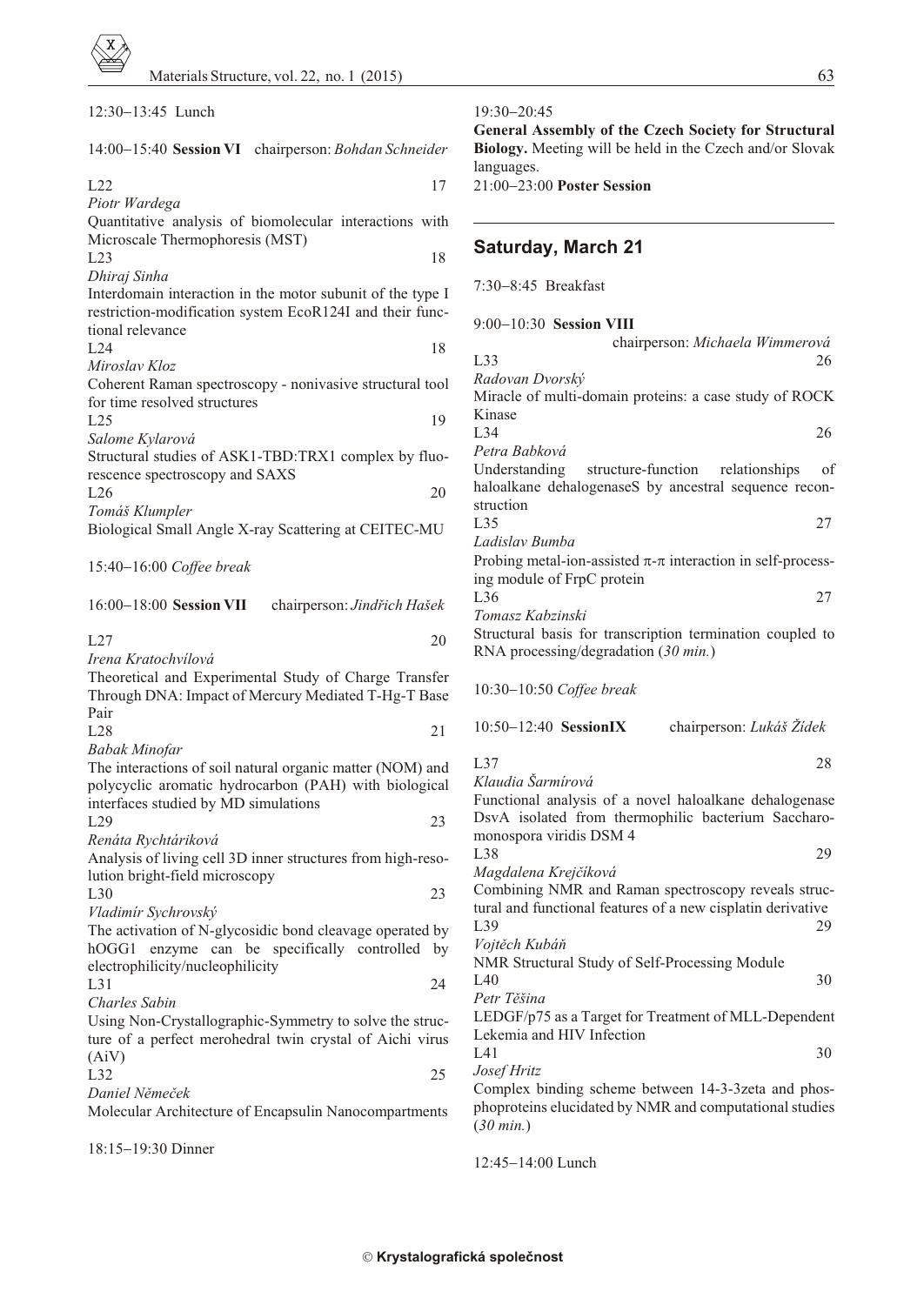Materials Structure, vol. 22, no. 1 (2015)

# **POSTERS**

| P <sub>1</sub><br>Kristýna Boušová<br>PIP2 and PIP3 interact with N-terminus region of TRPM4                                           | 32 | P <sub>12</sub><br>38<br>Kristýna Hudcová<br>Spectral and electrochemical analysis of miR-34a-5p   |
|----------------------------------------------------------------------------------------------------------------------------------------|----|----------------------------------------------------------------------------------------------------|
| channel                                                                                                                                |    | P13<br>39                                                                                          |
| P <sub>2</sub>                                                                                                                         | 32 | Adéla Jilková                                                                                      |
| Petr Čech<br>Automatic workflow for the classification of local DNA<br>conformations                                                   |    | Activation route of the Schistosoma mansoni cathepsin B1<br>drug target                            |
|                                                                                                                                        |    | P14<br>39                                                                                          |
| P <sub>3</sub>                                                                                                                         | 33 | Michaela Jirků                                                                                     |
| Jiří Černý<br>Modeling of blocking of NMDA receptor channel by en-<br>dogenous neurosteroids                                           |    | PIP2 interact with cytosolic N-terminal region of the<br>melastatin channel TRPM1                  |
|                                                                                                                                        |    | P15<br>40                                                                                          |
| P <sub>4</sub>                                                                                                                         | 33 | Miroslava Kacířová                                                                                 |
| Dominika Chalupská<br>Mechanism of phosphatidylinositol 4-kinase IIIB inhibi-                                                          |    | Structural characterization of phosphoprotein phosducin<br>and its interaction with 14-3-3         |
| tion                                                                                                                                   |    | P16<br>41                                                                                          |
| P <sub>5</sub>                                                                                                                         | 34 | Radka Končitíková                                                                                  |
| Tatsiana Charnavets<br>Repetitive extragenic Palindroms from Haemophilus                                                               |    | Structure-function study on plant aldehyde dehydro-<br>genases from family 2 and family 7          |
| Parasuis and their associated transposase RAYT                                                                                         |    | P17<br>41                                                                                          |
| P <sub>6</sub>                                                                                                                         | 34 | Miroslava Kopecká                                                                                  |
| Jindřich Fanfrlík<br>The Semiempirical Quantum Mechanical Scoring Func-                                                                |    | Structural study of the yeast enzyme neutral threhalase and<br>its complex with the 14-3-3 protein |
| tion for In-Silico Drug Design                                                                                                         |    | P18<br>42                                                                                          |
| P7                                                                                                                                     | 35 | David Kopečný                                                                                      |
| Karla Fejfarová<br>PDBCOP: PDB Comparison Program                                                                                      |    | Site-directed mutagenesis of two nucleoside N-ribohydro-<br>lases from maize                       |
| P <sub>8</sub>                                                                                                                         | 35 | P19<br>42                                                                                          |
| Jindřich Hašek                                                                                                                         |    | Dalibor Kosek                                                                                      |
| Receptors expressed on the natural killer cells; Review of<br>the molecular structure data                                             |    | Sedimentation analysis of the interaction between ASK1<br>and its binding partners                 |
| P <sub>9</sub>                                                                                                                         | 37 | P <sub>20</sub><br>43                                                                              |
| Katarína Hlat-Glembová                                                                                                                 |    | Terézia Kovaľová                                                                                   |
| Identification of the Catalytic residues of glycosidases<br>from Paenibacillus thiaminolyticus as a way to engineering<br>of new glyco |    | Crystallographic and catalytic study of -L-fucosidase<br>from Paenibacillus thiaminolyticus        |
|                                                                                                                                        |    | P <sub>21</sub><br>43                                                                              |
| P10                                                                                                                                    | 37 | Zuzana Kovářová                                                                                    |
| Josef Houser<br>Possibilities for biomacromolecular crystallization at BIC<br>Core Facility at CEITEC, Brno                            |    | Proteolytic system of blood-feeding ticks: an update on<br>protein structures                      |
|                                                                                                                                        |    | P22<br>44                                                                                          |
| P11                                                                                                                                    | 38 | Tomáš Kroupa                                                                                       |
| Domink Hrebík<br>NMR relaxation studies of receiver domain of cytokinin re-                                                            |    | Retroviral matrix proteins interaction with membranes                                              |
| ceptor CKI1RD mutants from Arabidopsis thaliana                                                                                        |    | P <sub>23</sub><br>44                                                                              |
|                                                                                                                                        |    | Monika Krupová                                                                                     |
|                                                                                                                                        |    | Studies of Lanthanide Complexes by a Combination of                                                |

Spectroscopic Methods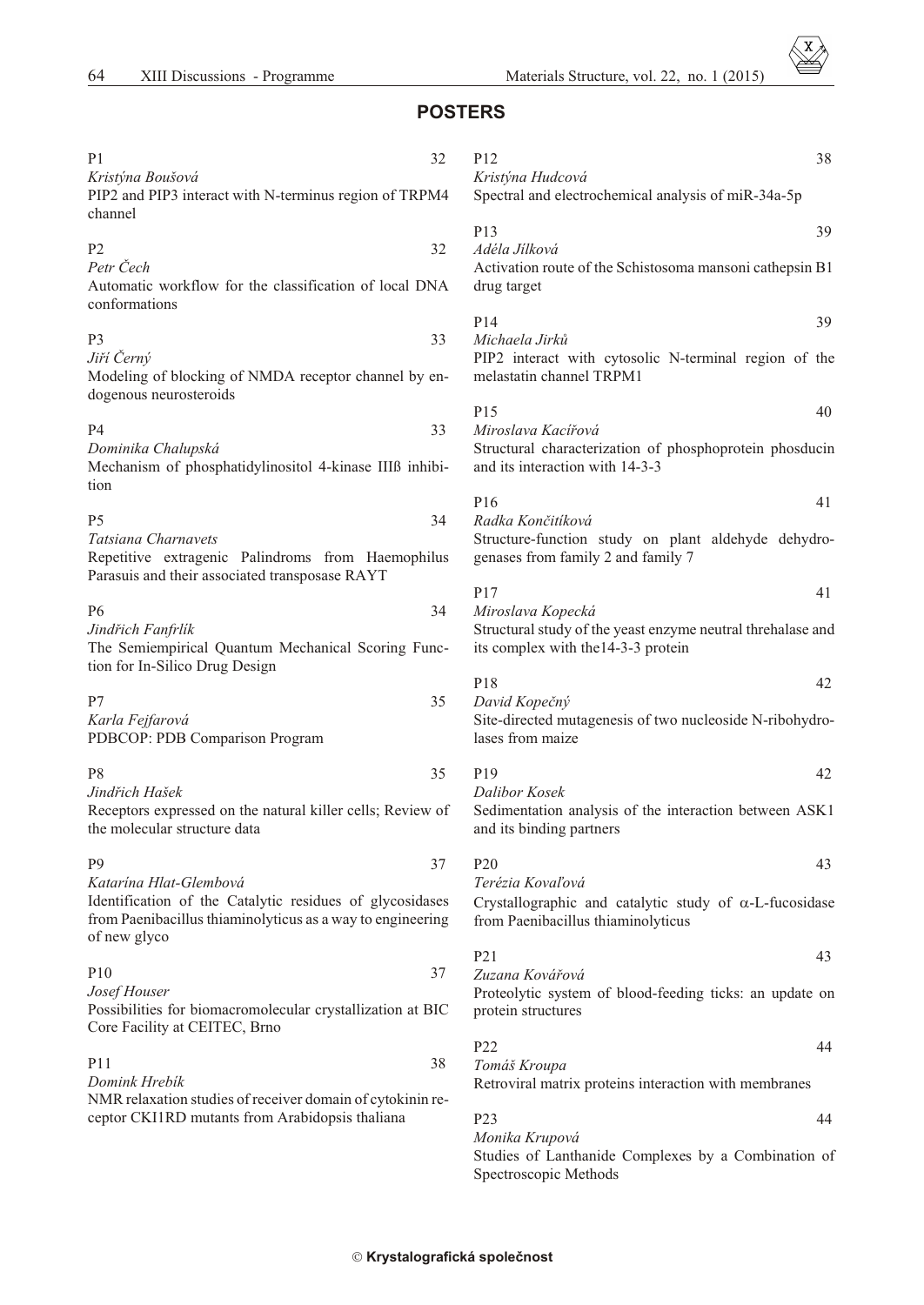| P <sub>24</sub><br>Petr Louša                                                                                                   | 45 | P <sub>36</sub><br>51<br>David Řeha                                                                                                                      |
|---------------------------------------------------------------------------------------------------------------------------------|----|----------------------------------------------------------------------------------------------------------------------------------------------------------|
| Monitoring of phosphorylation progress of tyrosine hy-<br>droxylase and interaction with 14-3-3zeta elucidated by<br><b>NMR</b> |    | Structural<br>characterization<br>of<br>$NAD(P)H$ : quinone<br>oxidoreductase WrbA from E. coli in complex with<br>benzoquinone                          |
| P25                                                                                                                             | 45 | <b>P37</b><br>52                                                                                                                                         |
| Václav Mareška<br>Role of CH/ interactions in stabilizing the protein-carbo-<br>hydrate complex                                 |    | Mohammadmehdi Saberioon<br>Application of Multispectral Cameras for estimating Nitro-<br>gen and Grain Yield in Paddy fields                             |
| P <sub>26</sub>                                                                                                                 | 46 | P38<br>52<br>Tanvir Shaikh                                                                                                                               |
| Katarína Muchová<br>Link between cytoskeleton and spore formation in Bacillus<br>subtilis                                       |    | Integration of SPIDER workflows into Scipion for<br>user-friendly analysis of electron microscopy dataType I<br>restriction-modification enzyme EcoR124I |
| P27                                                                                                                             | 46 |                                                                                                                                                          |
| Gábor Nagy<br>Molecular Interactions of the 14-3-3-zeta protein                                                                 |    | P39<br>53<br>Marta Siborová                                                                                                                              |
| P <sub>28</sub><br>Iva Nečasová                                                                                                 | 47 | Mechanism of Staphylococcus aureus cell wall penetration<br>by phage phi812/K1                                                                           |
| Biophysical and structural studies of a new type of                                                                             |    | P40<br>53                                                                                                                                                |
| $transposases - RAYTs$                                                                                                          |    | Radim Skoupý<br>CryoEM reconstruction of small nucleoprotein complexes:                                                                                  |
| P <sub>29</sub><br>Vit Novák                                                                                                    | 48 | Application to the EcoR124I restriction-modification<br>enzyme                                                                                           |
| Spectra Modelling Combining Molecular Dynamics and                                                                              |    |                                                                                                                                                          |
| <b>Quantum Mechanics</b>                                                                                                        |    | P41<br>54<br>Michal Škultéty                                                                                                                             |
| <b>P30</b>                                                                                                                      | 48 | Theoretical study of carbonic anhydrase IX                                                                                                               |
| Zora Nováková<br>Structural characterization of interactions between human                                                      |    | P42<br>45                                                                                                                                                |
| glutamate carboxypeptidase II and hydroxamate-based<br>inhibitors                                                               |    | Vojtěch Spiwok<br>Altruistic metadynamics                                                                                                                |
| P31                                                                                                                             | 49 | P43<br>55                                                                                                                                                |
| Jiří Pavlíček                                                                                                                   |    | Jaroslav Srp                                                                                                                                             |
| Structural and Functional Studies of Human Histone<br>Deacetylase 6                                                             |    | A Plant-Insect Interaction in 3D                                                                                                                         |
|                                                                                                                                 |    | P44<br>55                                                                                                                                                |
| P32                                                                                                                             | 49 | Jan Stránský                                                                                                                                             |
| Hana Petroková<br>Inhibitory protein variants derived from an albumin-bind-                                                     |    | Influence of phosphate ion bound to active center of TBN1                                                                                                |
| ing domain scaffold targeting human IL-23 cytokine                                                                              |    | P45<br>56                                                                                                                                                |
| P33                                                                                                                             | 50 | Zoran Šućur<br>Homology modeling of GPCR: oxytocin receptor                                                                                              |
| Olivia Petrvalská                                                                                                               |    |                                                                                                                                                          |
| Structural analysis of the ASK1-CD:14-3-3 complex by                                                                            |    | P46<br>57<br>Leona Švecová                                                                                                                               |
| small angle X-ray scattering                                                                                                    |    | Structure of Bilirubin oxidase from Myrothecium                                                                                                          |
| P34                                                                                                                             | 50 | verrucaria with ligand in active site                                                                                                                    |
| Tatyna Prudnikova<br>Structure-functional studies of haloalkane dehalogenases                                                   |    | P47<br>57                                                                                                                                                |
|                                                                                                                                 |    | Ekaterina Sviridova                                                                                                                                      |
| <b>P35</b><br>Jakub Ptáček                                                                                                      | 51 | Crystallographic characterization of the outer memberane<br>lipoprotein FrpD from Neisseria Meningitidis                                                 |
| Engineered Anticalins targeting human prostate-specific<br>membrane antigen                                                     |    | P48<br>58                                                                                                                                                |
|                                                                                                                                 |    | Katsiarina Tratsiak                                                                                                                                      |
|                                                                                                                                 |    | Structure-functional analysis of the haloalkane<br>dehalogenase DmxA from Marinobacter sp. ELB17                                                         |
|                                                                                                                                 |    |                                                                                                                                                          |

65